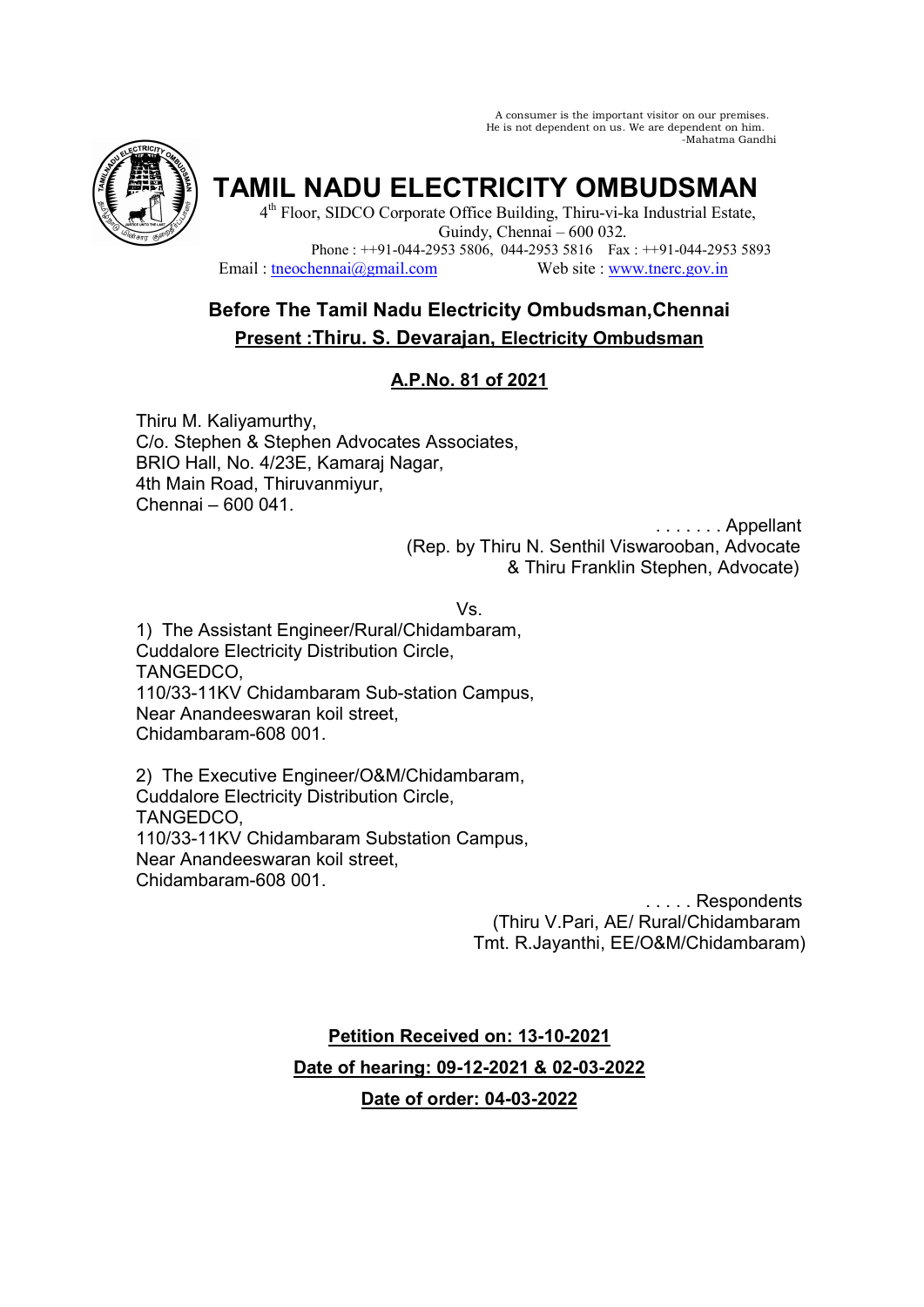The Appeal Petition received on 13.10.2021 filed by Thiru M. Kaliyamurthy, C/o. Stephen & Stephen Advocates Associates, BRIO Hall, No. 4/23E, Kamaraj Nagar, 4th Main Road, Thiruvanmiyur, Chennai – 600 041 was registered as Appeal Petition No. 81 of 2021. The above appeal petition came up for hearing before the Electricity Ombudsman on 09.12.2021 and 02.03.2022. Upon perusing the Appeal Petition, Counter affidavit, written argument and the oral submission made on the hearing date from both the parties, the Electricity Ombudsman passes the following order.

## **ORDER**

### 1. **Prayer of the Appellant:**

 The Appellant has prayed to direct the TANGEDCO authorities to revise the billing done for the month of 05/2021 apart from refunding the meter cost and to adjust the amount already paid in the ensuing electricity bills.

### **2.0 Brief History of the case:**

2.1 The Appellant's LTSC is being utilized for prawn culture in which the appellant has received a notice to pay huge amount towards average consumption for the billing month 05/2021. He stated that the consumption would not be same all the days, it depends only on the usage of oxygen concentrator and hence an objection was made.

2.2 The appellant has filed a petition with the CGRF of Cuddalore EDC. The CGRF of Cuddalore EDC has issued an order dated 31.08.2021. Aggrieved over the order, the appellant has preferred this appeal petition before the Electricity Ombudsman.

#### **3.0 Orders of the CGRF :**

3.1 The CGRF of Cuddalore Electricity Distribution Circle have issued its order on 31.08.2021. The relevant portion of the order is extracted below :-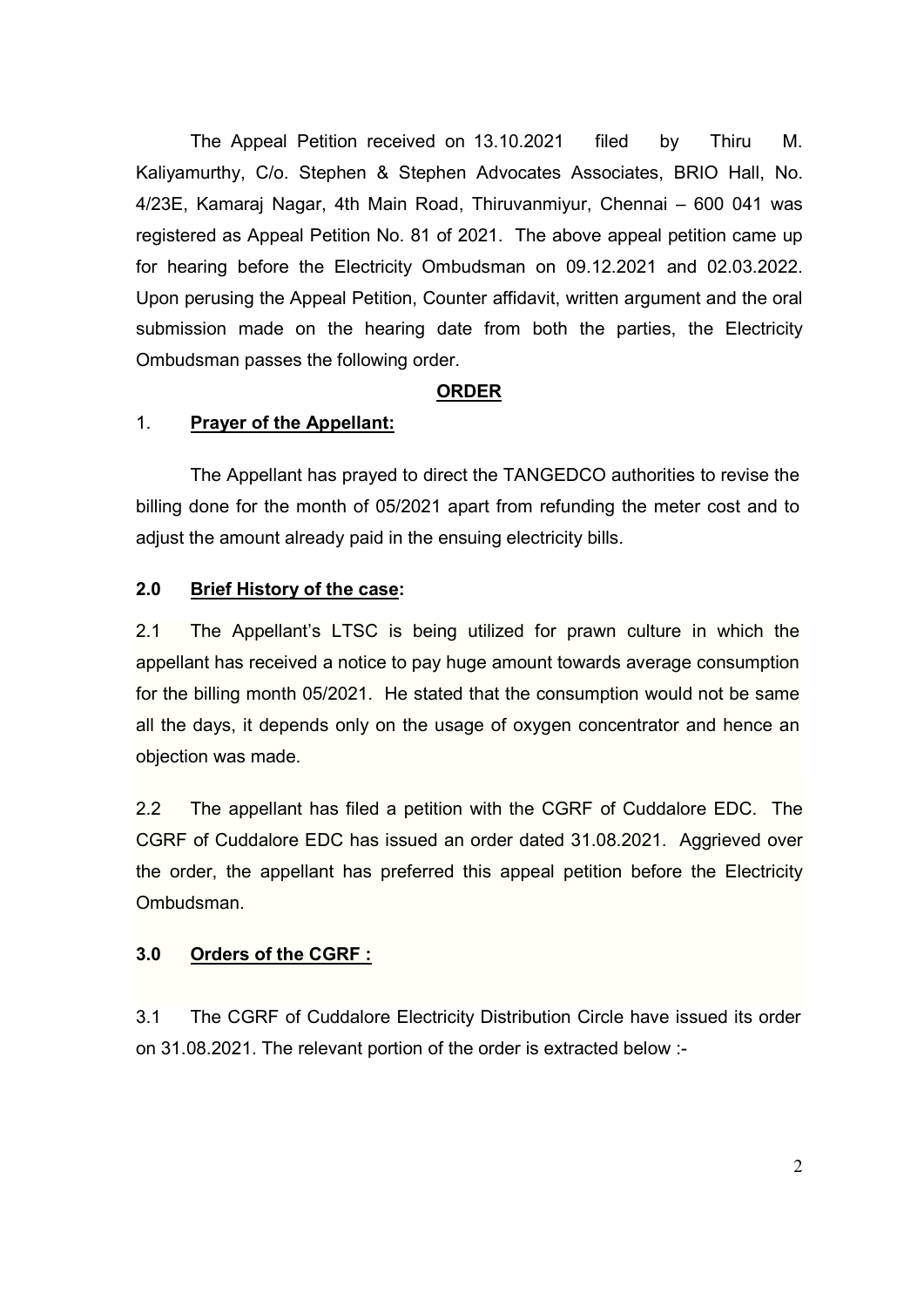"*வழக்கெழு வினா 1* 

1. மனுதாரர் மின் இணைப்பு எண் 049–002–659–ற்கு 05/2021ம் மாதத்திற்கு சராசரி விதிக்கப்பட்டது சரியா?

மனுதாரர் மின் இணைப்பு எண் 049–002–659 ஆனது இறால் பண்ணை வளர்ப்புக்காக வீதப்பட்டியல் IIIBல் வழங்கப்பட்டுள்ளது. மனுதாரர் குறிப்பிடுவது போல் வருடம் தோறம் ஒரே மாதிரியான மின் பயன்பாடு இருக்காது என்பதும், இம்மின் இணைப்பின் consumer ledger யை ஆய்வு செய்த வகையில் தெரிய வருகிறது. இருப்பினும் 03/2021 – 05/2021 வரை இரு மாத கால கட்டத்திற்கும் சான்று ஏதும் மனுதாரர் அளிக்கவில்லை. மின் இணைப்பில் உள்ள மின்னளவி பழுதடைந்ததை மாற்ற கோரி மனுதாரர் 04.05.2021 அன்று பிரிவு அலுவலருக்குஅளித்த கடிதத்தில் 22.02.2021 லிருந்து கர்சர் (இறால் வளர்ப்பு) ஆரம்பிக்கப்பட்டது எனவும், இறால் குஞ்சிவிட்ட நாள் 02.03.2021 எனவும் தனது கடிதத்தில் குறிப்பிட்டு அதற்கு ஆதாரமாக இரசீது ஒன்றையும் இணைத்துள்ளார். மின்னளவி மாற்ற கோரி பிரிவு அலுவலருக்கு அளிக்கப்பட்ட கடிதம் மனுதாரரால் தான் அளிக்கப்பட்டுள்ளது என்பதை கேட்புரை நாளில் மனுதாரரின் அங்கீகரிக்கப்பட்ட பிரதிநிதியும் ஏற்றுக் கொள்கிறார். மனுதாரரால் 04.05.2021 அளிக்கப்பட்ட கடிதத்தில் 02.03.2021 இல் இறால் குஞ்சி விடப்பட்டதாக குறிப்பிடப்பட்டு அதற்கான ஆதாரமாக இறால் குஞ்சி வாங்கியதற்கான இரசீது அளிக்கப்பட்டுள்ள நிலையில் மின் நுகர்வோர் குறைதீர்க்கும் மன்றத்திற்கு அளித்த மனுவில் 11/2020லிருந்து 04/2021 வரை கொரானா முழு ஊரடங்கின் காரணமாக மின் பயன்பாடு இல்லை என குறிப்பிடப்பட்டுள்ளது ஒன்றிற்கு ஒன்று முரண்பட்டுள்ளது.

மேலும் மின்னளவி பழுதடைந்ததை மாற்றிய 15.05.2021 அன்று ஆய்வு செய்த போது மனுதாரரின் மின் இணைப்பு உபயோகத்தில் இருந்தது என்ற எதிர்மனுதாரர்களின் கூற்றையும் மன்றம் கருத்தில் கொள்கிறது.

ஆகவே 04.05.2021 அன்று மனுதாரரால் பிரிவு அலுவலருக்கு அளிக்கப்பட்ட கடிதத்தில் குறிப்பிட்டுள்ள கூற்றை உறுதி செய்து மனுதாரரின் மின் இணைப்பு உயோகத்தில் இருந்துள்ளபடியால் 05/2021–ம் மாதத்திற்கு மின்னளவி பழுதடைந்த கால கட்டத்திற்கு சராசரி விதிக்கப்பட்டது சரியே என இம்மன்றம் முடிவு செய்கிறது.

வழக்கெழு வினா 2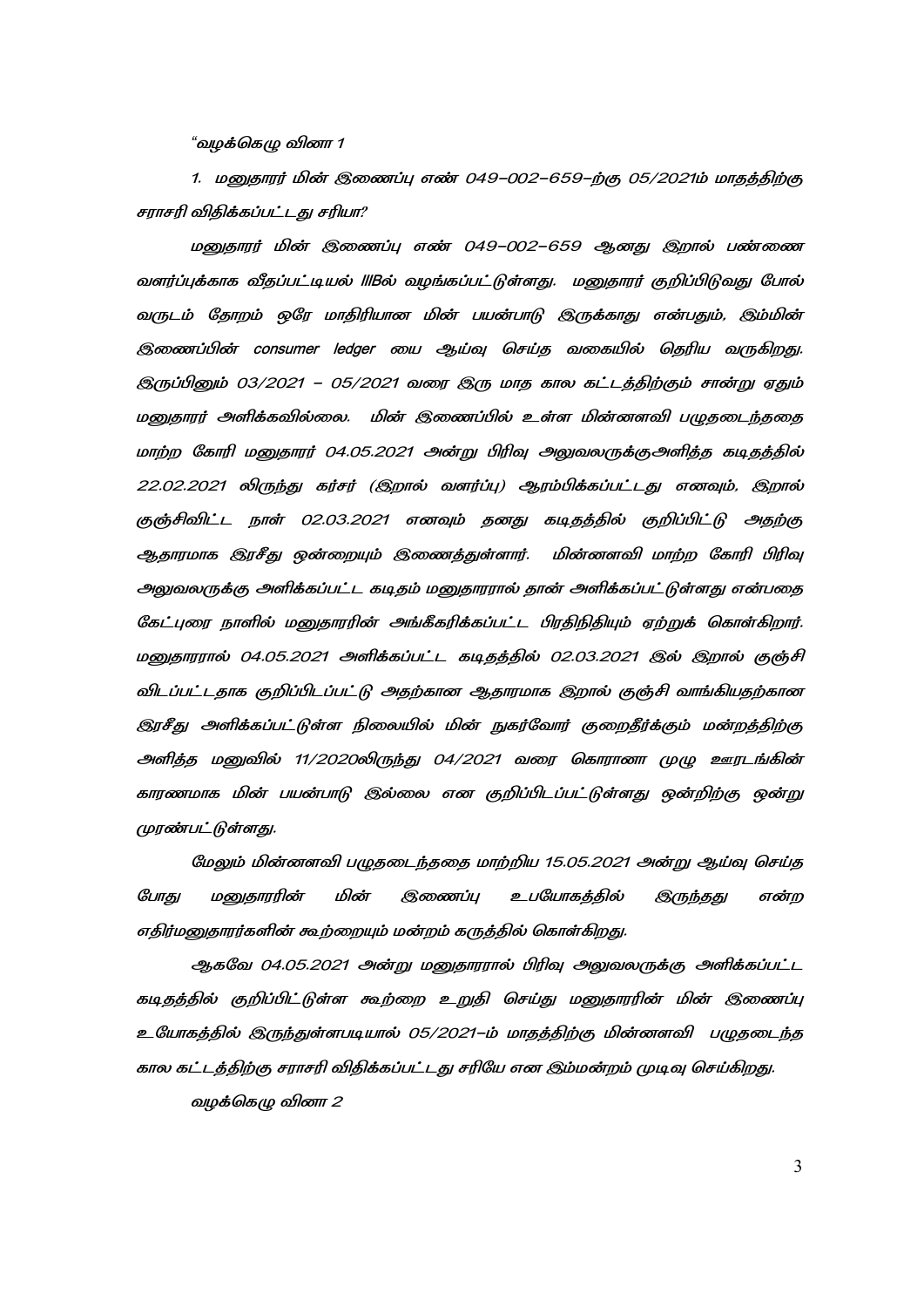மனுதாரர் மின் இணைப்பில் இருந்த பழுதடைந்த மின்னளவியை மாற்றுவதற்கு மின்னளவிக்கான கட்டணம் மனுகாரரிடமிருந்த வசூலிக்கப்பட்டது தவறா? அக்கட்டணத்தை திரும்ப அளிக்க வேண்டுமா?

மனுதாரரின் மின் இணைப்பில் எரிந்த நிலையில் இருந்த மின்னளவி அதற்குரிய தொகை வசூலிக்கப்பட்டு 15.05.2021 அன்று வேறு மின்னளவி மாற்றப்பட்டுள்ளது. கழற்றப்பட்ட எரிந்த மின்னளவி ஆனது, மின்னளவு உணர்த்தி ஒர்வு அவர்களின் ஆய்விற்கு அனுப்பட்டு மின்னளவி எரிந்து display failure ஆன நிலையில் மின்னளவியில் பதிவான மின் பயன்பாட்டு விபரங்கள் பதிவிறக்கம் செய்ய இயலவில்லை என உதவி செயற்பொறியாளர்/மின்னளவி உணர்த்தி <u>ஓ</u>ர்வு அவர்களின் சான்று பெற்று எதிர்மனுதாரர்களால் இணைக்கப்பட்டுள்ளது.

தமிழ்நாடு மின்சார ஒழுங்குமுறை ஆணையத்தின் விதிகளின்படி, எரிந்த மின்னளவிக்கான கட்டணம் மின் இணைப்பின் கத்தாரரிட*மி*ருந்து வசூலிக்கப்பட வேண்டும் என்ற விதிப்படி எரிந்த மின்னளவிக்கான கட்டணம் மனுதாரரிடமிருந்து வசூலிக்கப்பட்டது சரியே என இம்மன்றம் கருதுவதால் எரிந்த மின்னளவிக்காக மனுதாரரிடமிருந்து வசூலிக்கப்பட்ட கட்டணத்தை திரும்ப வழங்க கோரி எதிர்மனுதாரர்களுக்கு உத்திரவிட இயலாது என இம்மன்றம் முடிவு செய்கிறது.

வழக்கெழு வினா 3

வேறு பரிகாரங்கள் பெற மனுதாரர் தகுதியானவரா?

மேற்கண்ட வழக்கெழு வினா 1 மற்றும் 2 ஆனது மனுதாரருக்கு எதிராக முடிவு கண்டுள்ள நிலையில் வேறு எந்த பரிகாரமும் மனுதாரருக்கு கிடைக்க கூடியதில்லை என்று இம்மன்றம் முடிவு செய்கிறது.

அகவே மனுதாரர் தாக்கல் செய்த மனு மேலே கூறிய எழுவினாக்களின் முடிவில் இந்த மனு தள்ளுபடி செய்கிறது. செலவு தொகை எதுவும் இல்லை".

#### **4.0 Hearing held by the Electricity Ombudsman:**

4.1 To enable the Appellant and the Respondents to put forth their arguments, a hearing was conducted on 09.12.2021 and 02.03.2022 through video conferencing.

4.2 On behalf of the Appellants Thiru N. SenthilViswarooban and Thiru Franklin Stephen, Advocates of M/s. Stephen & Stephen Advocates Associates have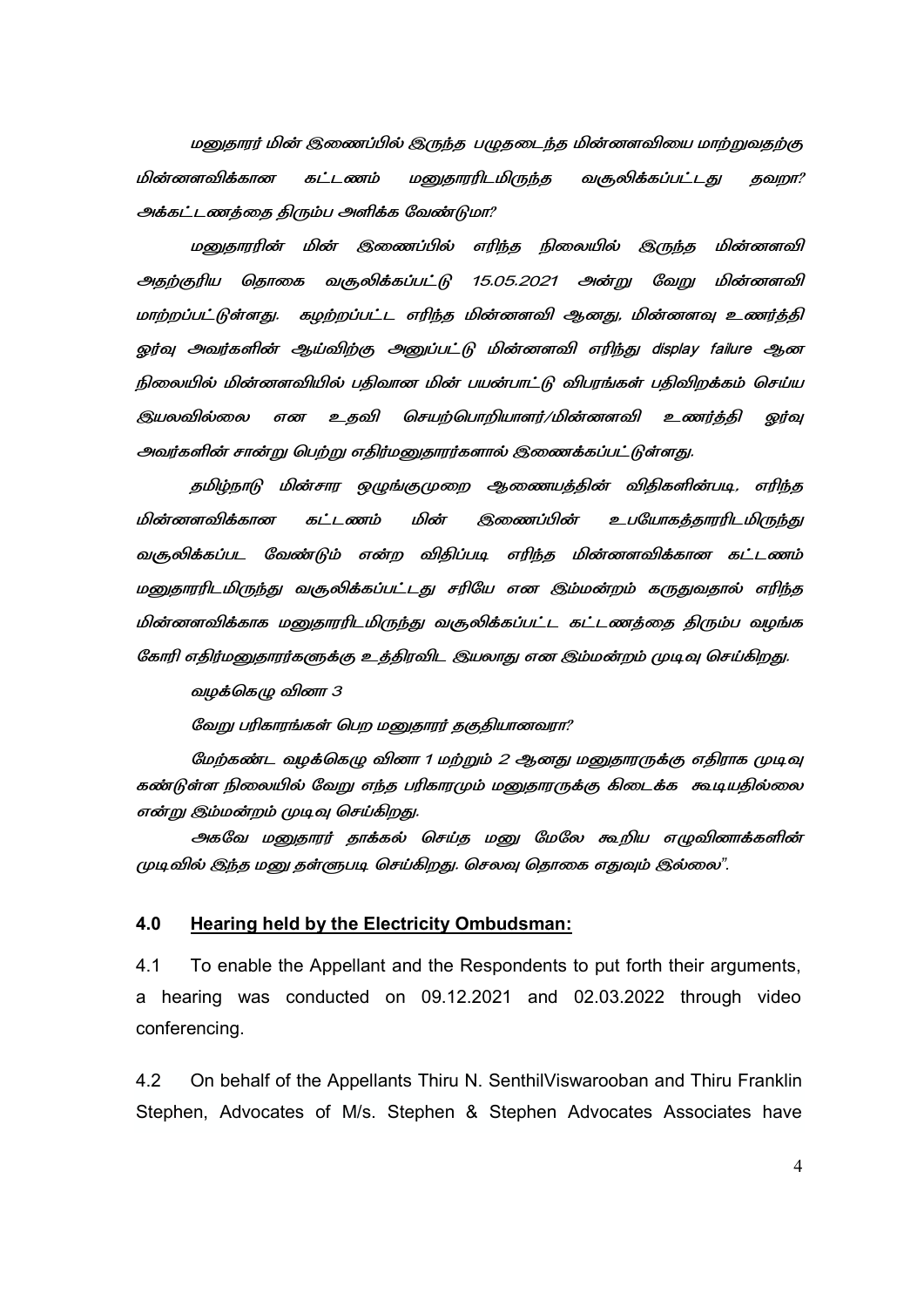attended the hearing and put forth their arguments.

4.3 The Respondents Thiru V.Pari, AE/ Rural/Chidambaram and Tmt. R.Jayanthi, EE/O&M/Chidambaram of Cuddalore EDC have attended the hearing and put forth their arguments.

4.4 As the Electricity Ombudsman is the appellate authority, only the prayers which were submitted before the CGRF are considered for issuing order. Further the prayers which requires relief under the Regulations for CGRF and Electricity Ombudsman, 2004 alone are discussed hereunder.

# **5.0 Arguments of the Appellant :**

5.1 The Appellant has stated that Thiru M.Kaliyamurthy is a law abiding citizen and a diligent consumer paying the electricity bill regularly without any default. The petitioner is a poor farmer running the prawn culture along the sea shore to earn for his livelihood and meet the medical expenses. It is to be specifically stated here that the LT Service Connection A/c No. 049-002-659 is being utilized for prawn culture. The consumption depends only on the usage of Oxygen concentrator & other units that too during certain monthly periods only but not continuously for the entire 365 days/year. The consumption of energy depends only on the atmospheric temperature to maintain constant temperature inside the premises that too only during the culture period for the prawns to grow to certain level. Therefore the consumption would not be same all the days of the year. It is really unfortunate that average consumption of energy was worked out for the period 05/2021 based on the assumption & presumption. To the shock & surprise of the petitioner, original bill done for 05/2021 was revised and a message has been received to pay a hefty charges presuming to have been the average consumption of 21,420 units knowing very well the culture was not in use and it's a period of pandemic & lock down during which movement of any human resources are restricted.

5.2 The Appellant has stated that the prawn culture depends on the climatic condition prevailing and the electricity will not be used continuously for the entire year except for certain period of months. In this regard it is to be stated that the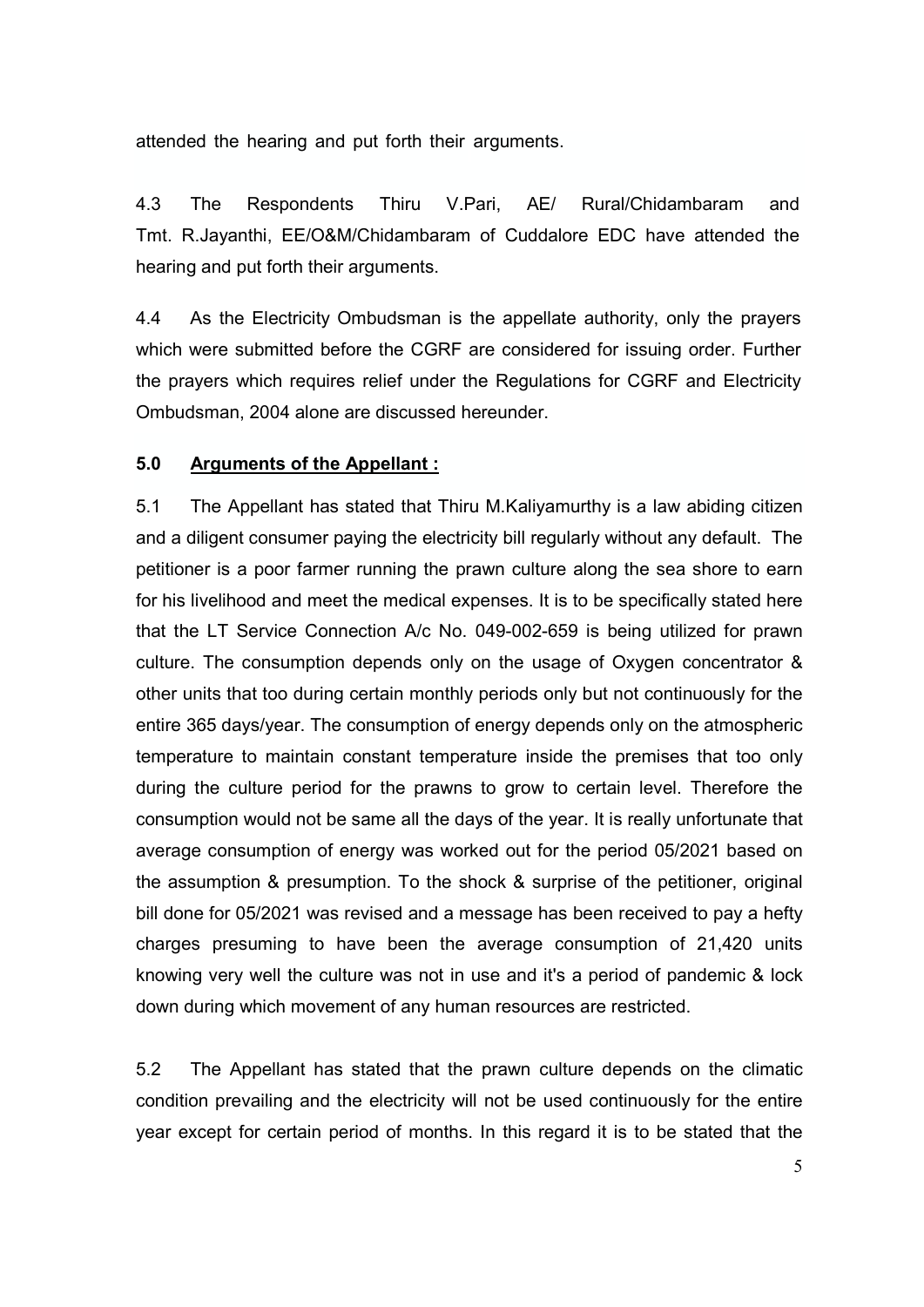electricity was utilised during the months of 05/2020 to 11/2020 after that because of the unfavourable climatic conditions, culture could not be continued. This would prevail every year & in the year 2017, 2018, 2019 too power has not been utilized for certain specific periods which could be well evident from the TANGEDCO records.

5.3 The Appellant has stated that the energy was not consumed from the month of 11/2020 till 05/2020 due to the unfavourable conditions and the billing was done accordingly recording "Normal". On 10.03.2021 the service connection was inspected by the TANGEDCO officials and after in the mean while a line got snapped due to flash over in the insulator of the nearby pole which has affected the electricity supply to the entire area which could be well evident from the records of the TANGEDCO and on physical enquiry.

5.4 The Appellant has stated that because of the surge in voltage and interruption in power supply which has led to smoke in the terminal of the energy meter which was immediately reported to the local officials and made a representation to the CGRF/Cuddalore with a request for instruction to the concerned authorities for inspection of the energy meter and my premises which was not in usage.

5.5 The Appellant has stated that he made an appeal to the CGRF, he was asked to pay the cost of the meter and never allowed to pay the electricity bill for the month of 05/2021 .The energy meter was replaced stating the reason Meter Burnt without final reading. It is pertinent to state here that consequent to the replacement of meter, average billing was done for the month of 05/2021 by revising the original even after inspecting the premises confirming the non-usage to the tune of Rs. 145341 for 21420 units and entered with an antedate of 15.05.2021. The above average billing was done with an ill intention to target the petitioner only because he has approached the CGRF for redressing the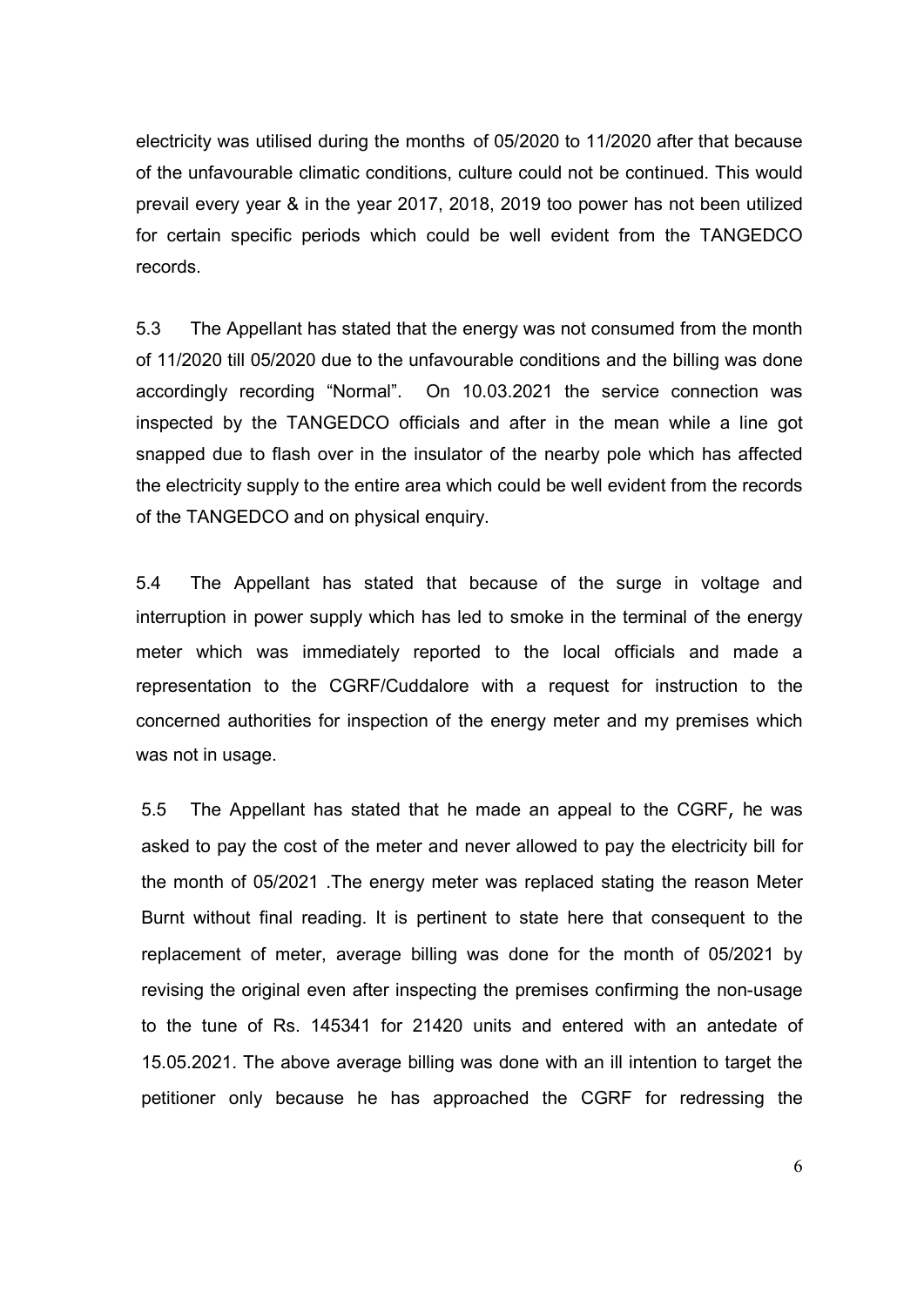grievance. Fearing threat of disconnection the petitioner has paid the exorbitant electricity charges on 15.06.2021 under duress with the threat of disconnection.

5.6 The Appellant has stated that as per the TNERC Regulations, blind average should not be adopted when there are change of circumstances and this revision of billing is in contra tototo the codes inscribed by the Tamilnadu Electricity Regulatory Commission. This petitioner has approached the Hon'ble CGRF in this regard deep into the factors of consideration & corresponding records adduced. Therefore this appeal is preferred before Honourable TNEO reposing much faith that this genuine appeal would be properly considered as per the regulations of TNERC on the following among other.

### GROUNDS

 (i) The learned CGRF has miserably failed to go through the adduced evidences of interruption in power supply due to snapping of conductors & flash over of insulators on the date of declaration of meter burnt...

 (ii) The learned CGRF failed to understand that the smoke in meter was indeed reported by this petitioner.

(iii) The learned CGRF ought to have gone through the Consumer ledger wherein it is properly recorded by the officials that the place is "Not in Use" during the period suspected.

 (iv) The learned CGRF miserably failed to go through the consumer ledger which is an additive evidence to prove that the meter was in good condition and recording properly till that date.

 (v) The learned CGRF failed to understand, that if the meter was burnt earlier than the reported date , this petitioner would have been prevented from using the electricity from the said date unless otherwise , the consumer paid the necessary meter box charges & and the officials given direct connection without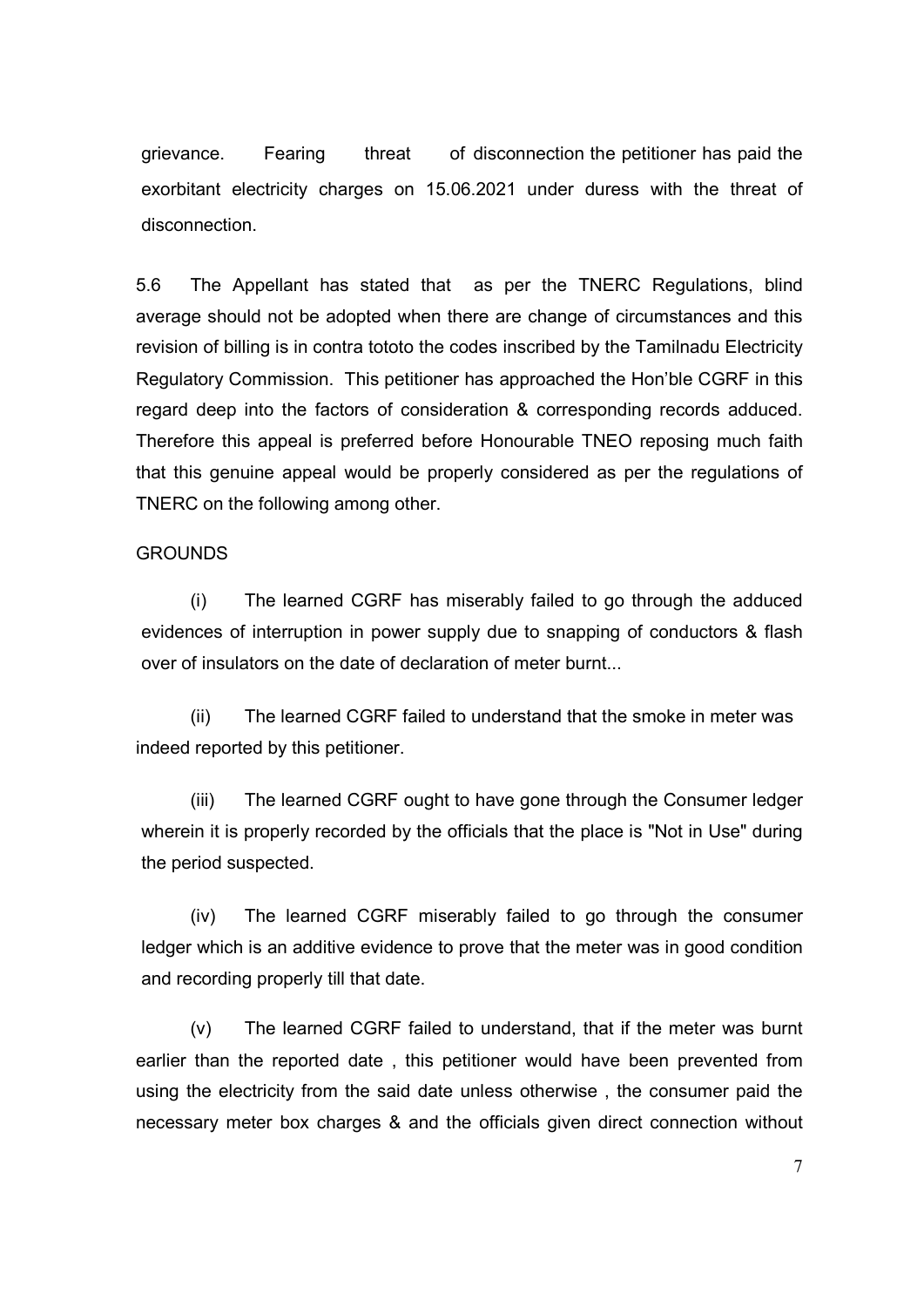meter based on request.

(vi) The learned CGRF ought to have understood from the consumer ledger wherein the consumption pattern would be lean during the period from November to May every year because of non-usage.

(vii) The learned CGRF failed to go through the consumption recorded during the period from 11/2014 to 05/2015 and similarly for the other years in 2016, 2017 & 2018, 2020 which was a clinching evidence to prove that electricity consumption will not be continuously there during the entire 365 days/year.

(viii) The learned CGRF failed to go through the record that it is the regular practice of the electricity department to replace the meter box by collecting meter box charges whenever consumption goes low in every year and then collect a shortfall amount based on replacement of meter.

The learned CGRF ought to have directed the authorities concerned to download the data from the static/ electronic defective meter removed, If not downloaded earlier as TANGEDCO has specifically instructed to download the meter data after replacement, for confirming the FR to avoid revenue leakage, the same should have been done after filing complaint at least.

The learned CGRF ought to have directed the authorities concerned to revise the bill based on the physical inspection and downloaded data from the meter as the decrease in consumption is due to non-usage of electricity & not because of defectiveness (meter burnt as reported) in meter.

5.7 The Appellant has prayed to accept the appeal on the above among other grounds and with reference to the regulations and to direct the TANGEDCO authorities to revise the billing done for the month of 05/2021 apart from refunding the meter cost and to adjust the amount already paid in the ensuing electricity bills.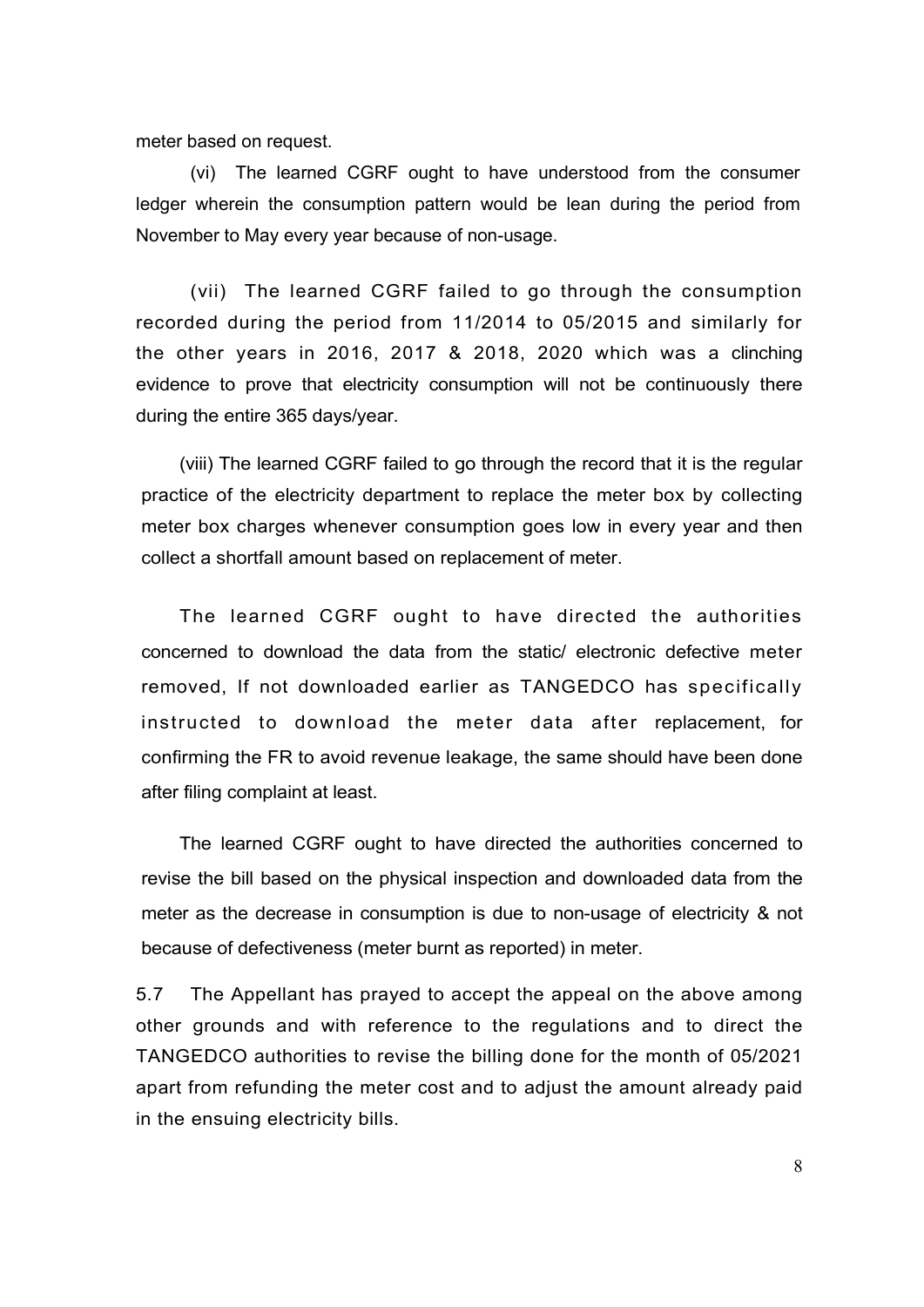#### **6.0 Counter submitted by the Respondent**:

6.1 உதவி மின் பொறியாளர்/கிராமம்/சிதம்பரம் அலுவலக பராமரிப்பதற்குட்பட்ட டுரிசம் பகிர்மானத்தில் உள்ள <u>மின் இணைப்பு எண் 049–002–659 </u> இறால் வளர்ப்புக்காக IIIB தொழில் மின் இணைப்பு வழங்கப்பட்டுள்ளதாகவும், அம்மின் இணைப்பில் உள்ள மீட்டர் பழுது ஏற்பட்டதாகவும், 03.05.2021 அன்று எரிந்துவிட்டது என நுகர்வோர் 04.05.2021 அன்று அளித்த கடிதத்தின் அடிப்படையில் 05.05.2021 அன்று கள ஆய்வின் போது மின் அளவியில் Terminal cover எரிந்து Display வரவில்லை என கண்டறியப்பட்டதாகவும், மேலும் மின் அளவிற்கான தொகை ரூ.2635.00ஐ 15.05.2021 அன்று மின் நுகர்வோர் செலுத்தியதன் அடிப்படையில் புதிய மின் அளவி 15.05.2021 அன்று பொருத்தப்பட்டு சீரான மின்சாரம் வழங்கப்பட்டதாக எதிர்மனுதாரர் தெரிவித்துள்ளார்.

6.2 மேற்கண்ட மின் இணைப்பில் மீட்டர் பழுதான காலத்திற்குண்டான 03/2021 முதல் 05/2021 வரை இரண்டு Bimonthly கணக்கீடு செய்ய இயலாத காரணத்தினால் உதவி மின்பொறியாளர்/கிராமம்/சிதம்பரம் அவர்களால் மேற்கண்ட காலத்திற்கு சராசரி கணக்கீடு செய்யப்பட்டு அதற்கான சராசரி தொகை ரூபாய். 1,45,341/– சராசரி தொகையை கணினியில் ஏற்றப்பட்டதாகவும், அத்தொகையை 15.06.2021 அன்று மின் நுகர்வோர் செலுத்திவிட்டதாக எதிர்மனுதாரர் தெரிவித்துள்ளார்.

6.3 மேலும் மீட்டர் பழுது ஏற்பட்ட 05/2021 கட்டண மாதத்திற்கு சராசரி கணக்கீடு செய்யப்பட்டு ரூபாய் 1,45,341/– செலுத்தியதற்கான slip வழங்கப்பட்டதையும், மீட்டர் கட்டணத்தையும் இரத்து செய்ய தலைவர் மின் நுகர்வோர் குறைதீர்க்கும் மன்றம் கடலூரில் புகார் மனு அளித்துள்ளதாகவும், மேற்கண்ட புகார் மனுவில் சராசரி தொகையை இரத்து செய்ய வேண்டிய மனுவில் 11/2020–இல் இருந்து 04/2021 வரை மின் உபயோகம் இல்லாத நிலையில் 05/2021 ஆம் மாதத்திற்கு PMC ஆக அதற்கு முந்தைய மாதத்தில் மின் பயன்பாட்டை கணக்கெடுக்காமல் 05/2021ஆம் மாதத்திற்கு Average விதிக்கப்பட்டது எனவும், அவ்வாறு விதிக்கப்பட்டது தவறு எனவும், Covid 19 காலத்தில் முழு ஊரடங்கு இருந்த காலத்தில் மின் இணைப்பில் இறால் வளர்ப்பு இல்லாத நிலையில் சராசரி விதிக்கப்பட்டதற்கும் மின் அளவி தொகை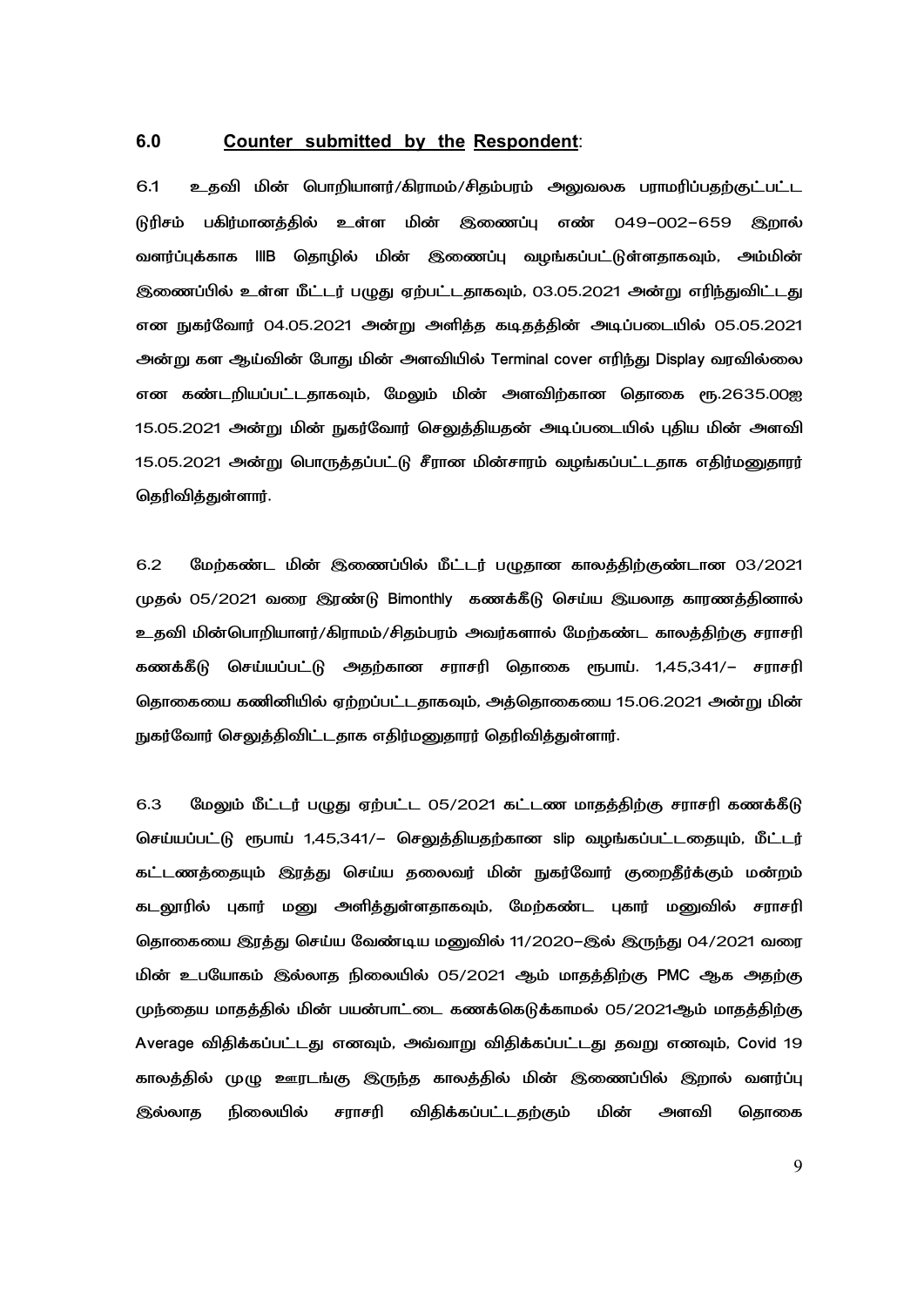செலுத்தியதற்கும் இரத்து செய்ய வேண்டிய காரணமாக அவர் தெரிவித்த காரணம் ஏற்புடையது இல்லை எனவும், ஆகையா ல் சராசரி தொகை விதித்தது சரியானது என எதிர்மனுதாரர் தெரிவித்துள்ளார்.

6.4 மேலும் மேற்கண்ட மின் இணைப்பின் உரிமையாளர் மீட்டர் எரிந்துவிட்டது என்று கடிதம் கொடுத்துள்ளதாகவும், அக்கடிதத்தில் இறா ல் வளர்ப்புக்கான மின்சாரம் பயன்படுத்திய நாள் 22.02.2021 எனில் இறால் குஞ்சி விட்ட நாள் 02.03.2021 என்று தெரிவித்து இறால் குஞ்சி வாங்கிய Bill ஐ இணைத்து கடிதம் கொடுத்துள்ளதாகவும், ஆனால் அவர் கைப்பட எழுதிய கடிதத்தில் தெரிவித்த காரணமும் சராசரி தொகை இரத்து செய்ய வேண்டிய காரணமும் முரண்பாடாக உள்ளதாகவும், ஆகையால் மின்னளவி பழுதடைந்த 05/2021 கட்டண காலத்திற்கு சராசரி தொகை விதிக்கப்பட்டது சரியே என எதிர்மனுதாரர் தெரிவித்துள்ளார்.

6.5 மேலும் மீட்டர் பழுது ஏற்பட்ட காலத்திற்கு சராசரி கணக்கீடு செய்ய (TNERC SUPPLY CODE) தமிழ்நாடு மின்சார ஒழுங்குமுறை ஆணையம் விதி தொகுப்பு வரிசை எண் 11 கீழ் 2இல் குறிப்பிட்ட தாழ்வழுத்த மின் இணைப்பு வகையினங்களின் படி சராசரி கணக்கீடு செய்யப்பட்டுள்ளதால் மேற்படி குறிப்பிட்ட 03/2021 முதல் 05/2021 மாதத்திற்கான சராசரி கணக்கீடு கட்டணத்திற்கு விலக்கு அளிக்க இயலாது என்பதையும், மேலும் இந்த மின் இணைப்பானது தற்போது வரை பயன்பாட்டில் உள்ளதாக எதிர்மனுதாரர் தெரிவித்துள்ளார்.

6.6 மேலும் தமிழ்நாடு மின்சார ஒழுங்குமுறை ஆணையத்தின் விதிகளின்படி எரிந்த மின்னளவிற்கான கட்டணம் மின் இணைப்பின் உபயோகத்தாரரிடமிருந்து வசூலிக்கப்படவேண்டும் என்ற விதிப்படி எரிந்த மின்னளவிற்கான கட்டணம் மனுதாரரிடமிருந்து வசூலிக்கப்பட்டது சரியே என எதிர்மனுதாரர் தெரிவித்துள்ளார்.

6.7 மேலும் எரிந்த மீட்டரை மின் அளவி உணர்த்தி (MRT) கடலூர் அலுவலகத்திற்கு ஆய்வுக்கு அனுப்பப்பட்டு ஆய்வு செய்யப்பட்டதாகவும், மீட்டர் முழுவதும் எரிந்த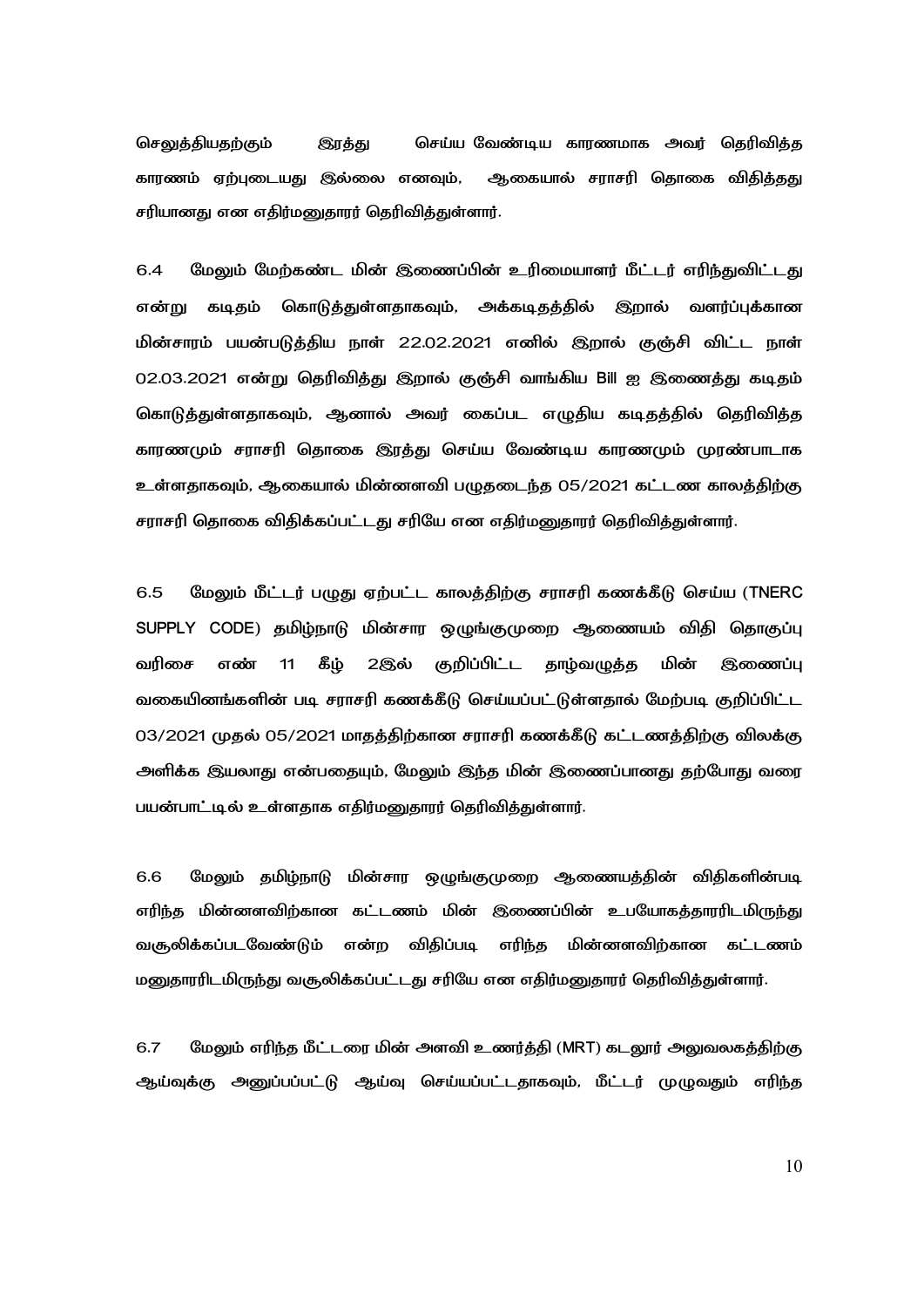காரணத்தினால் CMRI download செய்ய இயலவில்லை என்று எதிர்மனுதா எதிர்மனுதாரர் தெரிவித்துள்ளார்.

### **7.0 Findings of the Electricity Ombudsman:**

7.1 I have heard the arguments of both the appellant and the Respondent. Based on the arguments and the documents submitted by them the following conclusion is arrived.

7.2 The appellant has stated that his service connection No.049-002-659 is being used for prawn culture which depends on the climatic condition prevailing and the electricity will not be used continuously for the entire year except for certain period of months. The electricity consumption depends only on the use of oxygen concentrator. The shortfall claimed for 5/2021 is very high since culture was not in use and it is a period of pandemic with lockdown. The Appellant has prayed to revise the billing done for the month of 05/2021 and to refund the meter cost and adjust the excess amount already paid in the ensuing electricity bills.

7.3 The respondent has stated that on site inspection on 5.5.2021 it was found that the meter terminal got burnt and there was no display. On payment of meter cost, the meter was replaced on 15.05.2021. As there was no consumption from 11/2020 to 04/2021 PMC was not adopted for the billing month of 05/2021 due to display failure and hence average of energy consumed in 09/2020 & 11/2020 was considered for shortfall calculation. Further, the Respondent has stated that the cost of burnt meter collected from the consumer as per the TNERC Regulations.

7.4 The Respondent has stated that the data could not be downloaded through CMRI, since the meter completely burnt. Therefore, it is decided that in the absence of downloaded CMRI data, the date and period of meter defect can be decided based on the consumer ledger only. The current consumption readings are being recorded by the Respondent in person on site inspection. The reading 78150 KW has been recorded on 10.03.2021 for the billing month 03/2021 with the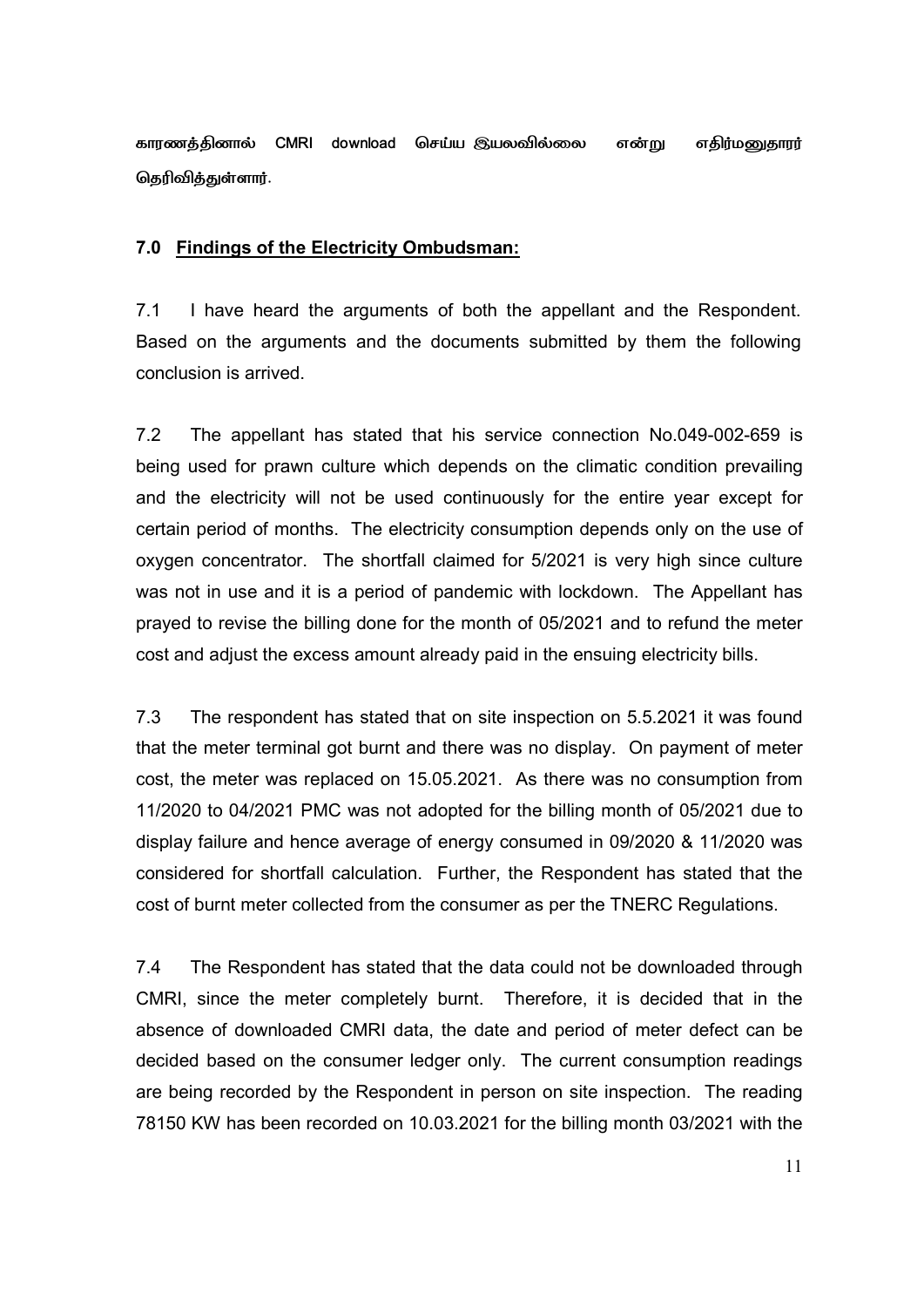remark "NOT IN USE" and the current consumption is 420 units. The current consumption in the billing month 01/2021 is 160 units with the remark "Normal". The respondent has submitted a copy of the delivery challan dated 02.03.2021 issued by M/s. East Coast Hatcheries for having bought the shrimp seeds in the month of March' 2021 indicating commencement of prawn culture activities. Further the current consumption in the billing month 07/2021 has been recorded to 18,140 units. Hence computing average shortfall for the billing month of 05/2021 due to meter display failure, adopting Regulation 11(2) of Tamil Nadu Supply Code may not be appropriate. Hence I am of the opinion that the average consumption shall be computed adopting Regulation 11(5) of the Supply Code. In view of the above, the Respondent is directed to compute the average consumption for the period from 11.3.2021 to 15.5.2021 based on the current consumption recorded in the billing months 03/2020 and 05/2020 which works out to 17,215 units and is considered reasonable.

7.5 The Appellant has prayed to refund the meter cost arguing that the meter terminal got burnt due to external fault which was caused by snapping of HT line and had fallen on the LT line during heavy storm and rain. The Respondent has argued that the HT feeder breaker got tripped at the sub-station due to the fault and also the fuse got blown out at the Tourism-III Distribution Transformer from which the SC No.049-002-659 is being fed. Further, no other meter in the service connections in and around the area fed by this Transformer got burnt except the Appellant's service connection meter. Hence, the cost of the meter has to be borne by the Appellant, contended the Respondent. Further, the Respondent has reported that there is no Aerial cut out in the service connection take off pole but the supply has been taken directly from the line. Had there been a Aerial cut-out, probably the meter could have been protected from the high voltage which might have arised due to HT jumper cut. From the document furnished by the Respondent it is seen that the fault has occurred at the P6 pole location which is one span length away from Appellant's service connection whereas the next nearest service is about six span away from the fault location. It is to be noted that the Appellant's service connection is very near to the fault location and other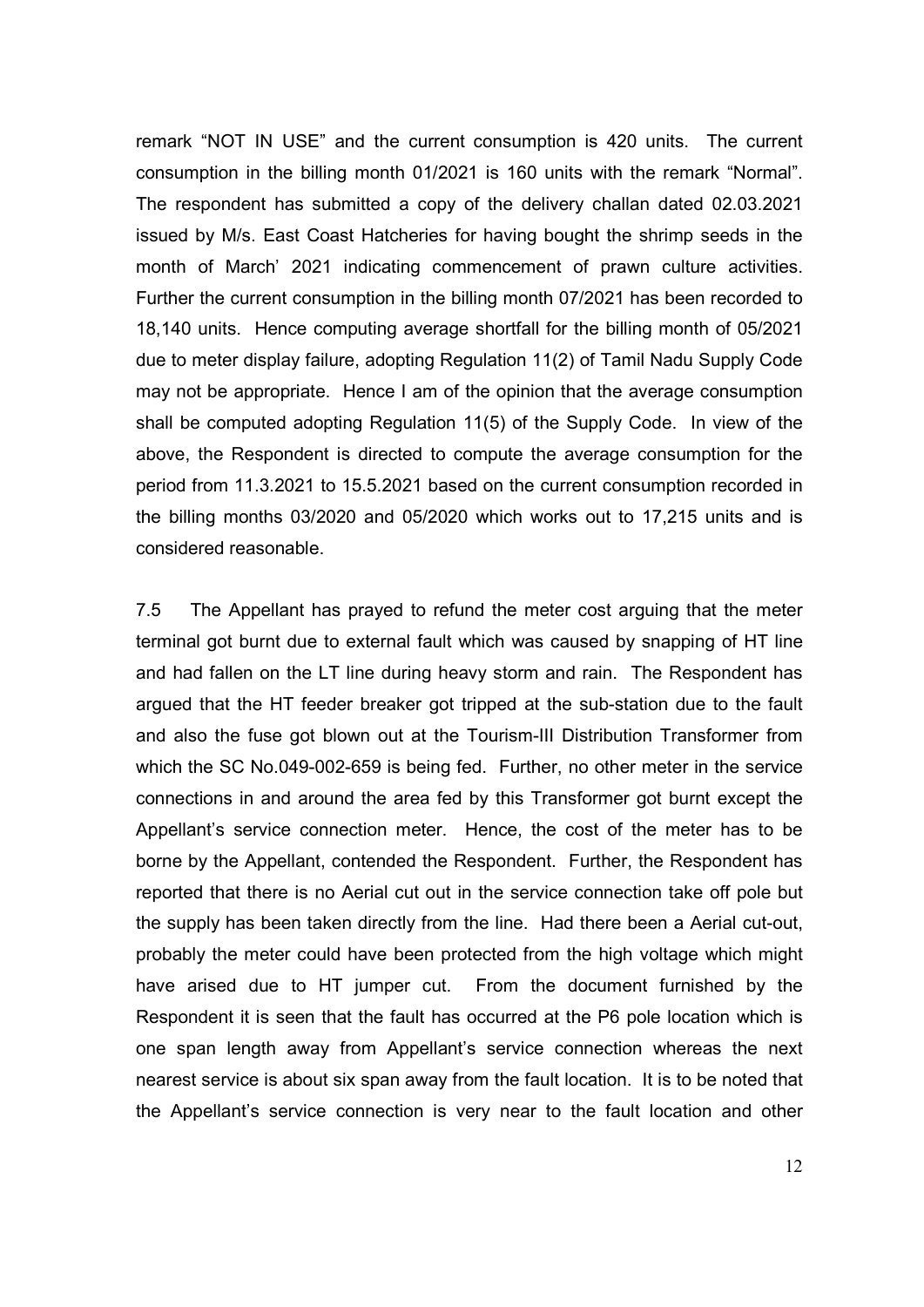services are far away from the fault location and hence by comparing with other service connection it cannot be construed that the Appellant's SC meter has not failed due to the external fault.

7.6 Further, it is to be noted that the demand in the service has been recorded as 4.4 KW in 01/2021 and 03/2021 billing months against the sanctioned load of 35KW. As the CMRI data is not available, it couldn't be ascertained whether the demand has exceeded abnormally leading to burning of meter due to overload. Both the Respondent and the Appellant have failed to prove whether the fuse in the internal cut out provided after the meter was healthy or not. Had there been any overload or an internal fault on the Appellant side, the meter would have been protected by the internal cut out fuse. The Respondent has failed to prove that the meter got burnt due to the fault/overload on the Appellant's side. In view of the above, I am of the opinion that the meter might have got burnt due to the external fault for which the Appellant cannot be held responsible.

7.7 The procedure for replacement of defective/damaged/burnt meter has been given in regulation 7(10) of the Supply Code and the same is reproduced below:-

*"7(10) The procedure to be followed for replacement of defective/ damaged/ burnt meter shall be as follows:* 

*(i) It is the responsibility of the Licensee to replace all defective meters belonging to the licensee at his cost* 

*(ii) Since the safe custody of the meter is the consumers responsibility, replacement of meter due to damages shall be at the cost of consumer* 

*(iii) The cost of replacement for burnt meters shall be met by the Licensee unless it is proved otherwise that the burning out is due to the fault of the consumer.* 

*(iv) When the meter is owned by the consumer and becomes defective / damaged or when the meter is burnt due to the fault of the consumer, it is the responsibility of the consumer to replace the meter by a healthy one, if he elects to continue to have his own meter. Otherwise the Licensee shall replace the meter and enter into an agreement for hire and collect the specified deposits."* 

7.8 In the case on hand the issue is replacement of a burnt meter and hence regulation 7(10)(iii) is applicable. On a careful reading of the said regulation, it is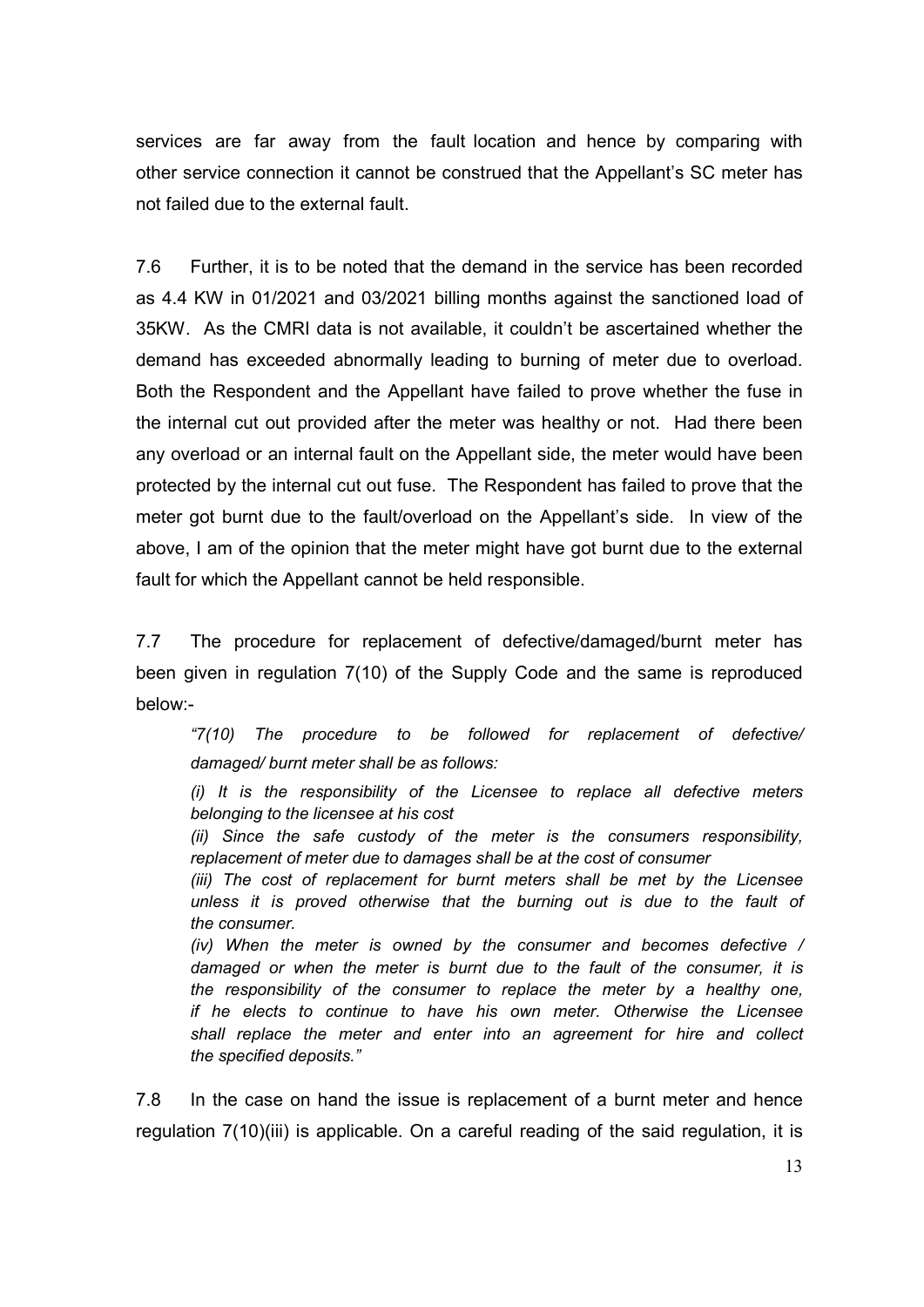noted that the cost of replacement of burnt meter shall be met by the licensee unless it is proved otherwise that the burning out is due to the fault of the consumer. Hence, the regulation stipulates that the cost of meter could be collected from the consumer only if the meter burning is due to the fault on the part of the consumer. In this case the Appellant is not liable to pay the cost of the meter.

# **8.0 Observation:**

8.1 On review of the consumer ledger, it is seen that the current consumption has been recorded as 13,900 units on 09.01.2020 in the billing month 01/2020 but it has been recorded as "NOT IN USE" may be valid for the particular day of recording the current consumption and the same can't be true for the whole of the billing period. Hence it is suggested that such services shall be inspected frequently.

# **9.0 Conclusion:**

9.1 As per my findings in para 7.0 as above, the Respondent is directed to compute the average consumption for the period from 11.3.2021 to 15.5.2021 based on the current consumption recorded in the billing months 03/2020 and 05/2020 adopting Regulation 11(5) of the Tamil Nadu Electricity Supply Code and to refund the excess amount paid by the Appellant if any, and which may be adjusted in the future bills.

9.2 The Respondent is directed to refund the cost of the meter paid by the Appellant and to adjust the same in the future bills.

9.3 A compliance report shall be submitted to the Electricity Ombudsman within 30 days from the date of receipt of this order.

9.4 With the above findings the AP No. 81 of 2021 is finally disposed of by the Electricity Ombudsman. No costs.

> **(S. Devarajan)**  Electricity Ombudsman "நுகா்வோா் இல்லையேல், நிறுவனம் இல்லை" "No Consumer, No Utility"